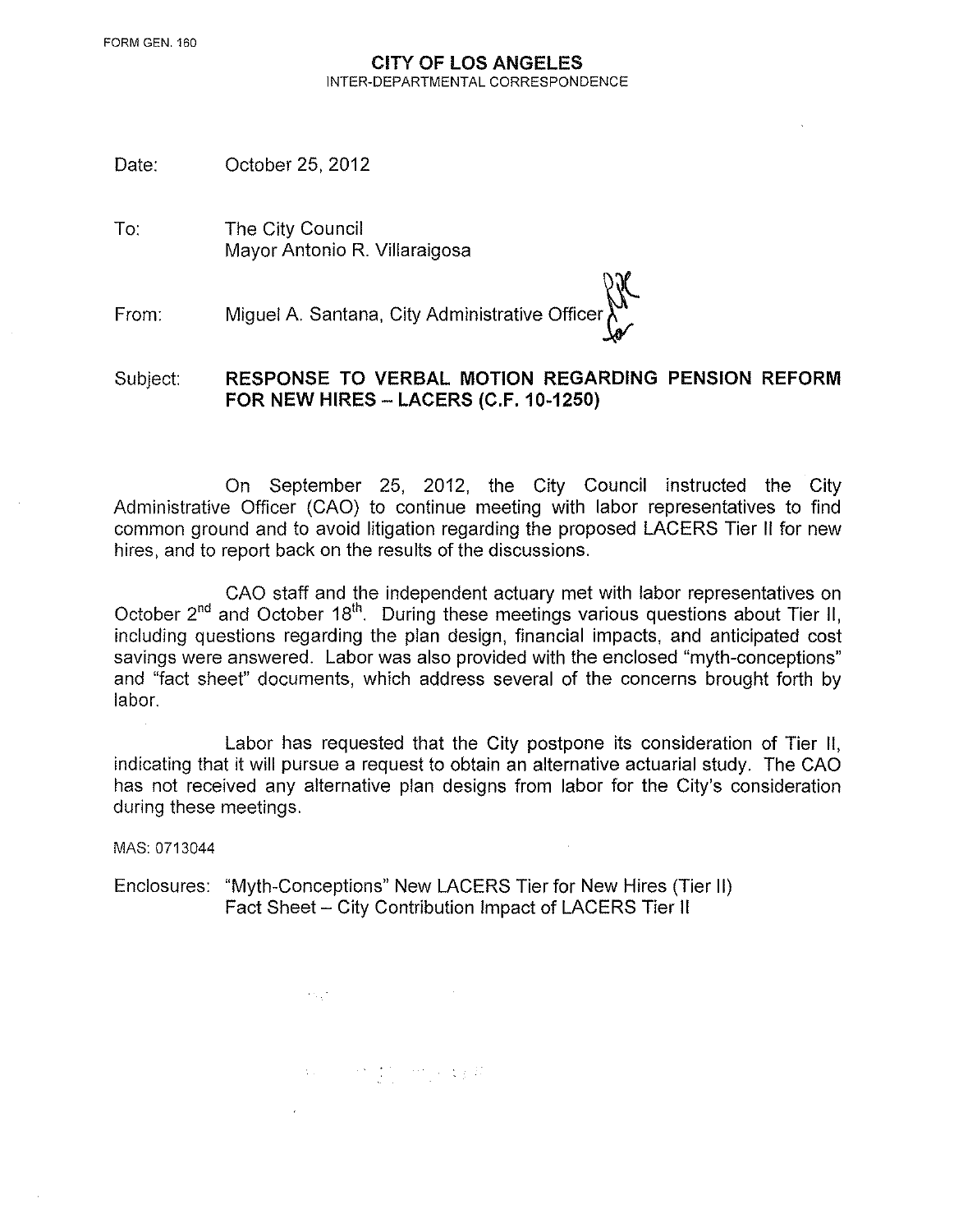# ''MYTH-CONCEPTIONS" NEW LACERS TIER FOR NEW HIRES (TIER II)

|   | Mydh                                                                                                                      | Fact                                                                                                                                                                                                                                                                                                                                                                                                                                                                                |
|---|---------------------------------------------------------------------------------------------------------------------------|-------------------------------------------------------------------------------------------------------------------------------------------------------------------------------------------------------------------------------------------------------------------------------------------------------------------------------------------------------------------------------------------------------------------------------------------------------------------------------------|
|   | LACERS Tier II will change the<br>retirement benefits for current<br>City employees.                                      | LACERS Tier II will only apply to new City<br>employees hired on or after July 1, 2013.                                                                                                                                                                                                                                                                                                                                                                                             |
| ワ | A current City employee that<br>leaves City service and returns to<br>the City will become a member of<br>LACERS Tier II. | A current City employee who leaves City<br>service and does not withdraw<br>his/her<br>membership<br>contributions<br><b>LACERS</b><br>will<br>continue his/her Tier I membership<br>upon<br>to City service.<br>If the<br>returning<br>City<br>withdraws<br>employee<br>his/her<br><b>LACERS</b><br>membership contributions, then he/she will<br>become a Tier II member upon returning to<br>City service.                                                                       |
|   | LACERS Tier II penalizes workers<br>that start with the City when they<br>are relatively young.                           | The decision for an employee to retire is a<br>personal choice and voluntary. The average<br>age of a LACERS new hire is approximately<br>36 years old. Tier II increases the normal<br>retirement age to 65 to reflect that people<br>are starting their City career at a later age,<br>living longer and working longer.                                                                                                                                                          |
|   | <b>LACERS</b><br>II<br>Tier<br>eliminates<br>all<br>survivor continuance benefits.                                        | A Tier II member may voluntarily elect, at<br>the time of retirement, whether he/she would<br>like to purchase a survivor continuance for<br>his/her surviving spouse. The purchase is<br>made through a permanent reduction in the<br>member's retirement<br>allowance.<br><b>Tier</b><br>$\blacksquare$<br>members have this same option if they want<br>to provide a continuance to an ineligible<br>spouse or a continuance larger than 50% to<br>an eligible surviving spouse. |

**Books Company**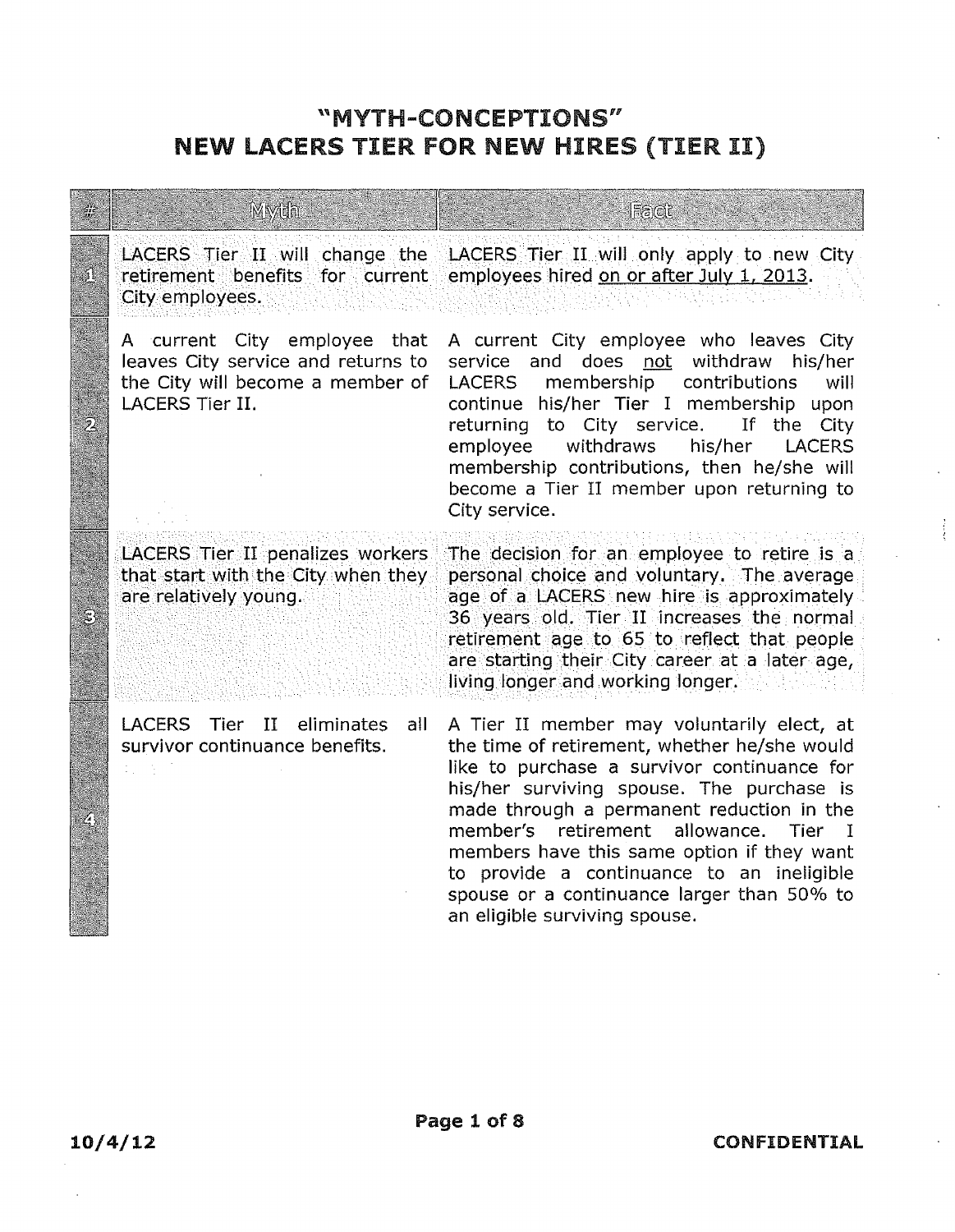#### "MYTH-CONCEPTIONS" NEW lACERS TIER FOR NEW HIRES (TIER II)

. . . ~ .

Myth

A LACERS Tier II member that A Tier II member may decide to retire at age<br>started with the City at age 20 55, as long as he/she has at least 10 years of 55, as long as he/she has at least 10 years of and retires at age 55 with 35 service. The retirement factors for Tier II<br>years of service will retire into have been developed as actuarial equivalents have been developed as actuarial equivalents povert,y. ·· .·. baseq ona member retiring at age 65 with a maximum.· factor of 2.00% per year of . service. This means that if a member begins collecting his/her pension at an age under 65, then his/her retirement factor will be actuarially decreased. For example, a member that retires at age 55 will be entitled to a retirement factor of 0. 77% per year of service.

Fact

An employee who stops working at age 55 would have a choice of collecting his/her pension beginning at age 55 with a benefit factor of  $0.77\%$ , or waiting to begin his/her • pension until age· 65, in which case the 2:00% factor would be utilized. The "actuarial equivalent" factors mean that either of those choices has the same value.

The LACERS Tier II employee contribution is too volatile for workers and will always escalate.

The independent actuary has calculated the initial Tier II employee contribution to be 10% of salary. The Tier II employee contribution is calculated by taking 75% of the plan's Normal Cost plus 50% of the plan's Unfunded Actuarial Liability. During good economic years, the contribution rate is anticipated to decrease and during challenging economic years, the contribution rate is anticipated to increase. To minimize volatility for members, the employee contribution rate will adjust every three years, with the first rate adjustment in 2017.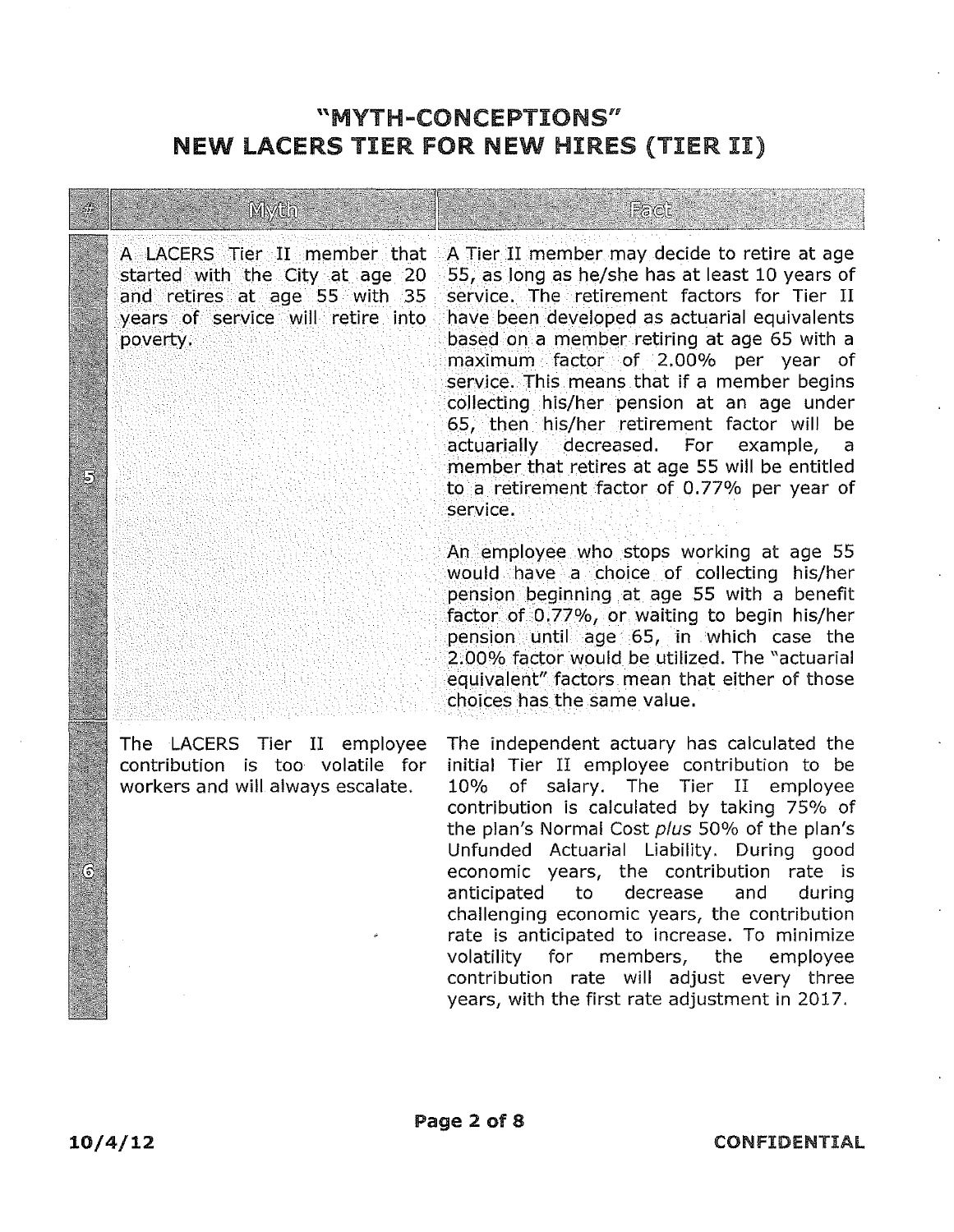## "MYTH-CONCEPTIONS" NEW LACERS TIER FOR NEW HIRES (TIER II)

| <b>Myth</b>                                                                                                                 | Falcit                                                                                                                                                                                                                                                                                                                                                                                                                                                                                                                                                         |
|-----------------------------------------------------------------------------------------------------------------------------|----------------------------------------------------------------------------------------------------------------------------------------------------------------------------------------------------------------------------------------------------------------------------------------------------------------------------------------------------------------------------------------------------------------------------------------------------------------------------------------------------------------------------------------------------------------|
| <b>LACERS</b><br>$\blacksquare$ II $\blacksquare$ eliminates<br>Tier<br>reciprocity with other retirement<br>systems.       | Tier II does not eliminate and/or modify<br>reciprocity agreements with other retirement<br>systems.                                                                                                                                                                                                                                                                                                                                                                                                                                                           |
| It is illegal for the<br>City to<br>unilaterally adopt LACERS Tier II<br>without bargaining with employee<br>organizations. | The City Council has the legal authority to<br>establish a new LACERS Tier that is only<br>applicable to new hires. There is no legal<br>obligation to engage in collective bargaining<br>for future employees. The authority comes<br>from the City Charter and is based on case<br>law. The City's position is consistent with its<br>past practice in negotiating previous new<br>tiers.                                                                                                                                                                    |
| The CAO has refused to talk with<br>labor and has not kept labor<br>informed about LACERS Tier II.                          | The CAO has met with labor representatives<br>at least a dozen times since January 2010 to<br>discuss proposed plan designs. The CAO has<br>commissioned actuarial studies that took into<br>consideration 14 plan designs, including 2<br>plan designs that were suggested by labor.<br>While there is disagreement over whether<br>there is an obligation to bargain, the CAO has<br>always been transparent and willing to meet<br>to discuss with labor. The City's position is<br>consistent with its past practice in negotiating<br>previous new tiers. |
| LACERS Tier II will not save the<br>City any money.                                                                         | independent actuary was<br>hired to<br>An<br>calculate the estimated annual cost savings<br>for the City. According the actuarial analysis,<br>the City will save between \$30 million to \$70<br>million during a 5-year period, between \$169<br>million to \$309 million during a 10-year<br>period, and between \$3.9 billion to \$4.3<br>billion during a 30-year period.                                                                                                                                                                                 |

<u> Martin Carl Martin Albert (</u>

i<br>S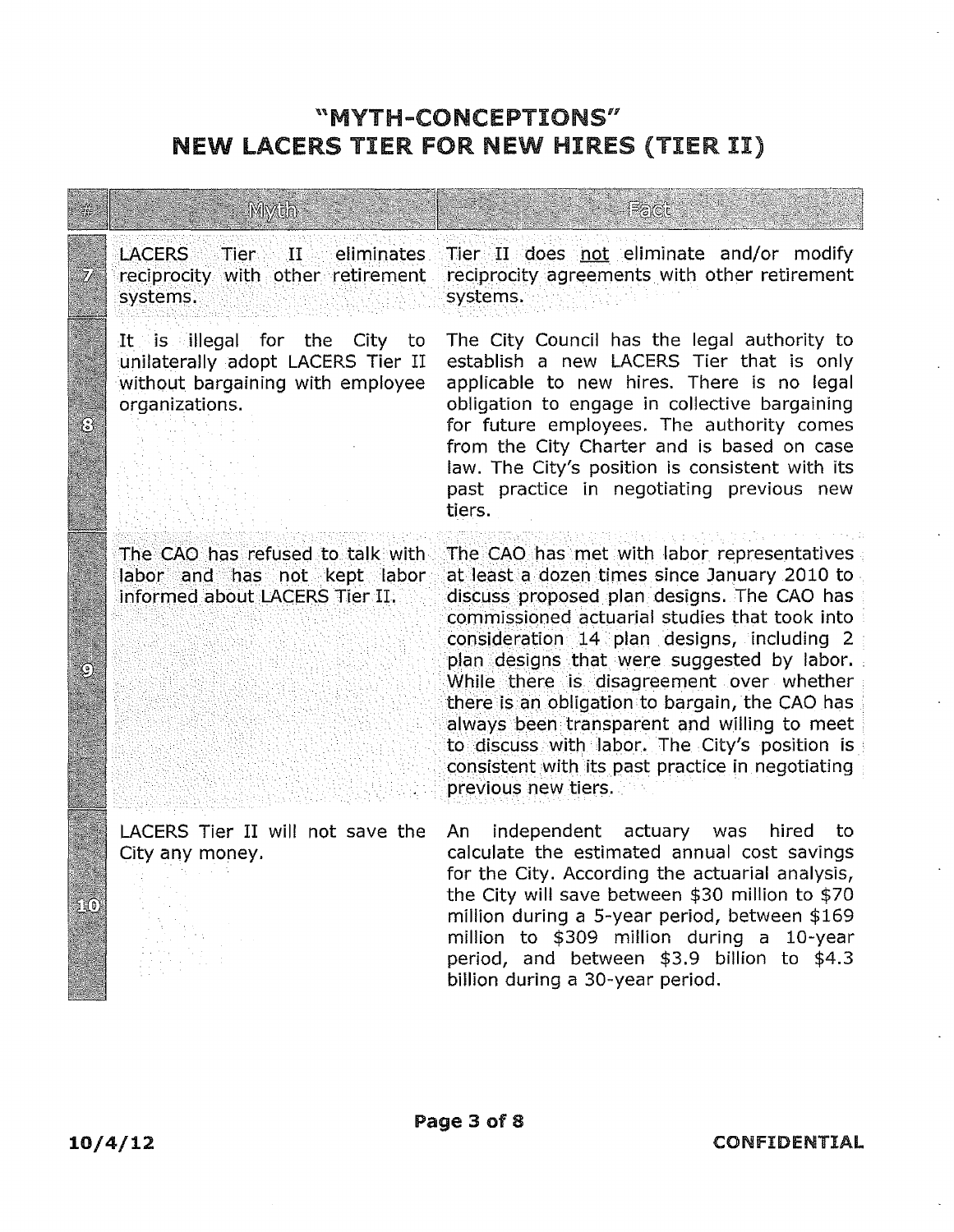### "MYTH-CONCEPTIONS" **NEW LACERS TIER FOR NEW HIRES (TIER II)**

|    | Myth                                                                                                                                                                                                                                       | Fact                                                                                                                                                                                                                                                                                                                                                                                                                                                                                                                                                                                                                                                                                                      |  |
|----|--------------------------------------------------------------------------------------------------------------------------------------------------------------------------------------------------------------------------------------------|-----------------------------------------------------------------------------------------------------------------------------------------------------------------------------------------------------------------------------------------------------------------------------------------------------------------------------------------------------------------------------------------------------------------------------------------------------------------------------------------------------------------------------------------------------------------------------------------------------------------------------------------------------------------------------------------------------------|--|
|    | If Tier II is implemented, the<br>City's pension costs for Tier I will<br>significantly increase because the<br>costing methodology will switch<br>from the Projected Unit Credit<br>(PUC) Method to the Entry Age<br>Normal (EAN) Method. | Tier II does not dictate which funding policy<br>will be utilized for Tier I. The impact of<br>transitioning the Tier I costing methodology<br>from PUC to EAN is currently being studied,<br>however, no decisions to enact any changes<br>have been made to date.                                                                                                                                                                                                                                                                                                                                                                                                                                       |  |
| íb |                                                                                                                                                                                                                                            | Under EAN, a Plan's Normal Cost is calculated<br>as a level percentage of pay over a member's<br>career. The contribution amount remains<br>relatively stable over time. Under PUC, a<br>Plan's Normal Cost increases as the member<br>gets closer to retirement. In general, the PUC<br>initially incurs a smaller contribution than the<br>EAN during the first several years of the<br>member's career. In later years, the cost for<br>the same member will result in the PUC<br>incurring a higher contribution than EAN.<br>The current funding methodology for Tier I is<br>PUC. As the current workforce ages, the PUC<br>$\mathsf{methodology}_{\ell}$ by definition, will likely $\blacksquare$ |  |
|    |                                                                                                                                                                                                                                            | calculate an increase to the Plan's Normal<br>Cost. This will happen regardless of whether<br>Tier II is implemented or not.                                                                                                                                                                                                                                                                                                                                                                                                                                                                                                                                                                              |  |
|    | The City has not studied the<br>imna <i>r</i> t of Tier II nension costs                                                                                                                                                                   | The independent actuarial analysis takes into<br>consideration both the FAN and PHC costing                                                                                                                                                                                                                                                                                                                                                                                                                                                                                                                                                                                                               |  |

Normal (EAN) Method.

impact of Tier II pension costs consideration both the EAN and PUC costing under the Projected Unit Credit methodologies. The results of the analysis (PUC) Method and Entry Age indicate Tier II, over a 30-year period, will save the City \$3.9 billion under PUC and \$4.3 billion under EAN.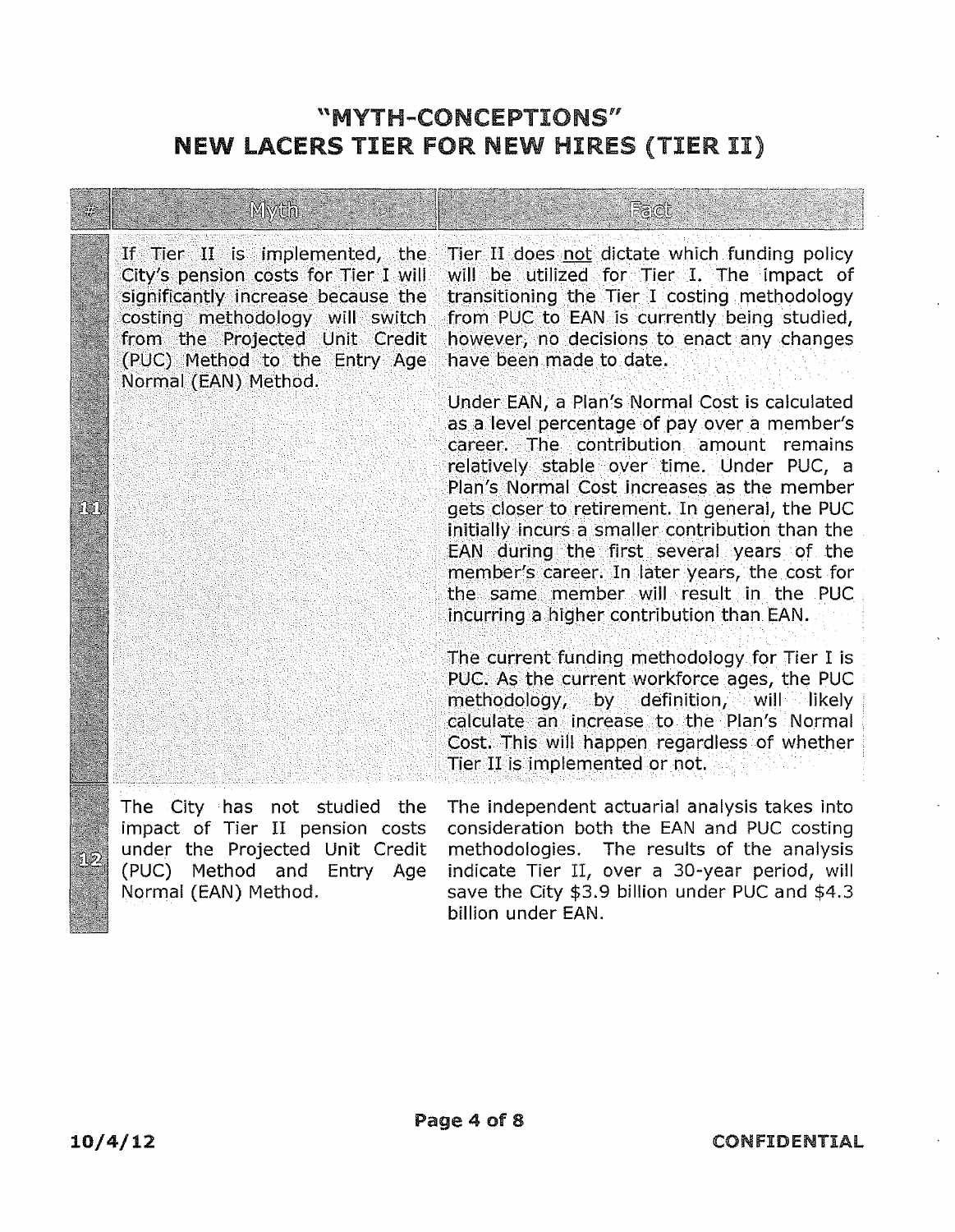#### "MYTH-CONCEPTIONS" NEW lACERS TIER FOR NEW HIRES (TIER II)

# members will become part of a assumptions. closed system. In a closed

**Mwdh** 

•·. ·.

LACERS Tier II will lead to<br>significant recruitment and recruitment and retention problems for the City.

LACERS Tier II will significantly The establishment of Tier II does not increase the City's costs of current increase Tier I costs because Tier II does not increase the City's costs of current increase Tier I costs because Tier II does not<br>LACERS members because Tier I change the Tier I benefits and actuarial change the Tier I benefits and actuarial

Fadi

system, the unfunded liability and A closed system is not a guarantee that the<br>amortization payments for Tier I City's Tier I costs will rise significantly. This is amortization payments for Tier I City's Tier I costs will rise significantly. This is<br>will significantly increase. The evidenced by the six separate retirement evidenced by the six separate retirement tiers ·of the Los Angeles Fire and Police Pension System (LAFPP). LAGERS and LAFPP costs are calculated as a "level percentage of total payroll." We anticipate the LACERS actuary will continue to utilize this same methodology and therefore, there would be no increase in the City's contribution rates caused merely by establishing a new retirement tier.

> There is no concrete information available to know with certainty if recruitment and retention will be impacted. If any problems arise, the City Council has Charter authority to make future benefit modifications. In addition, the City may look at the total compensation package, such as salaries and other benefits, and determine if any adjustments are necessary to address specific circumstances.

LACERS Tier II will lead to There is no concrete information available to escalating workers' compensation know with certainty if future workers' .costs for the (:ity. . compensation costs will escalate because of . Tier IL The general trend in the frequency of claims .In relation to age suggests that the highest percentage of claims is attributed to employees aged 45-49. This does not appear to correlate with retirement age, as the average LACERS member retires at age 60.

 $\mathbb{R}$ 

SV.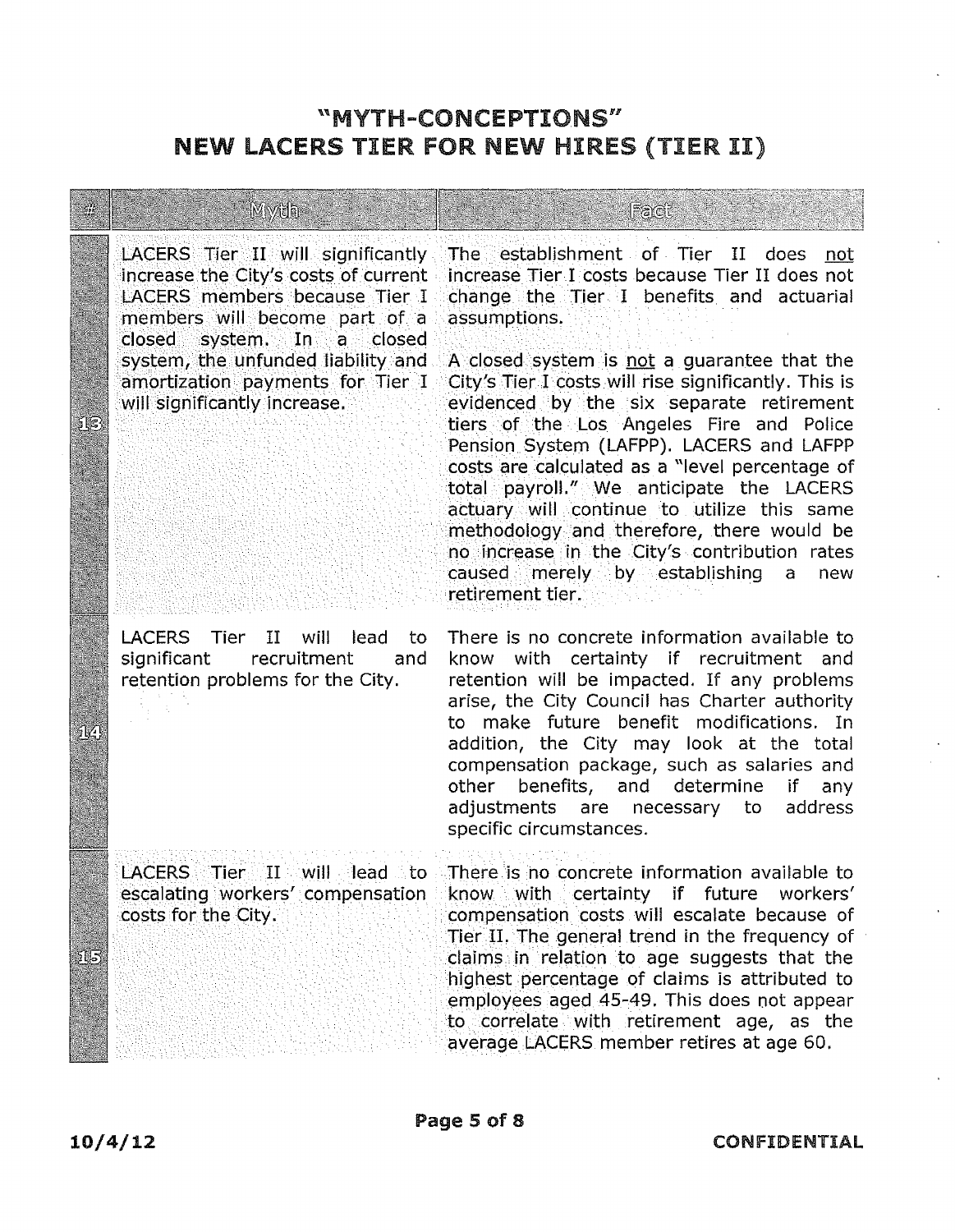# "MYTH-CONCEPTIONS" **NEW LACERS TIER FOR NEW HIRES (TIER II)**

|             | Myda                                                                                                                 | Fact                                                                                                                                                                                                                                                                                                                                                                                                                                                                                                                                                                                                                                                                                                                           |
|-------------|----------------------------------------------------------------------------------------------------------------------|--------------------------------------------------------------------------------------------------------------------------------------------------------------------------------------------------------------------------------------------------------------------------------------------------------------------------------------------------------------------------------------------------------------------------------------------------------------------------------------------------------------------------------------------------------------------------------------------------------------------------------------------------------------------------------------------------------------------------------|
| ្រឹ         | LACERS Tier II is not necessary<br>because all active<br><b>LACERS</b><br>members now contribute 11% of<br>salary.   | The City recently reached agreements with<br>several employee organizations to implement<br>an increased employee contribution towards<br>LACERS. Today, the majority of LACERS<br>members contribute 11% of salary. In<br>exchange, these contributing<br>members<br>received a vested right to future retiree<br>medical subsidy increases. Notwithstanding<br>this action, the City remains in dire fiscal<br>condition and further long term cost<br>containment must be implemented to ensure<br>the City's continued fiscal stability.                                                                                                                                                                                   |
| $5\sqrt{7}$ | The City Council and Mayor have<br>not made changes to the Los<br>Angeles Fire and Police Pension<br>System (LAFPP). | The City Council and Mayor approved pension<br>reform measures that impact members of the<br>LAFPP.<br>For active employees, agreement was<br>reached with labor representatives for LAFPP<br>members to be able to elect to contribute an<br>additional 2% of salary to the retirement<br>system. In exchange, contributing members<br>will receive a vested right to future increases<br>to the maximum retiree healthcare subsidy.<br>Tier VI was approved by Los Angeles voters<br>under Measure G during the March 2011<br>election. Tier VI became effective on July 1,<br>2011, and was developed after City<br>representatives and labor representatives<br>met extensively and reached a consensus on<br>plan design. |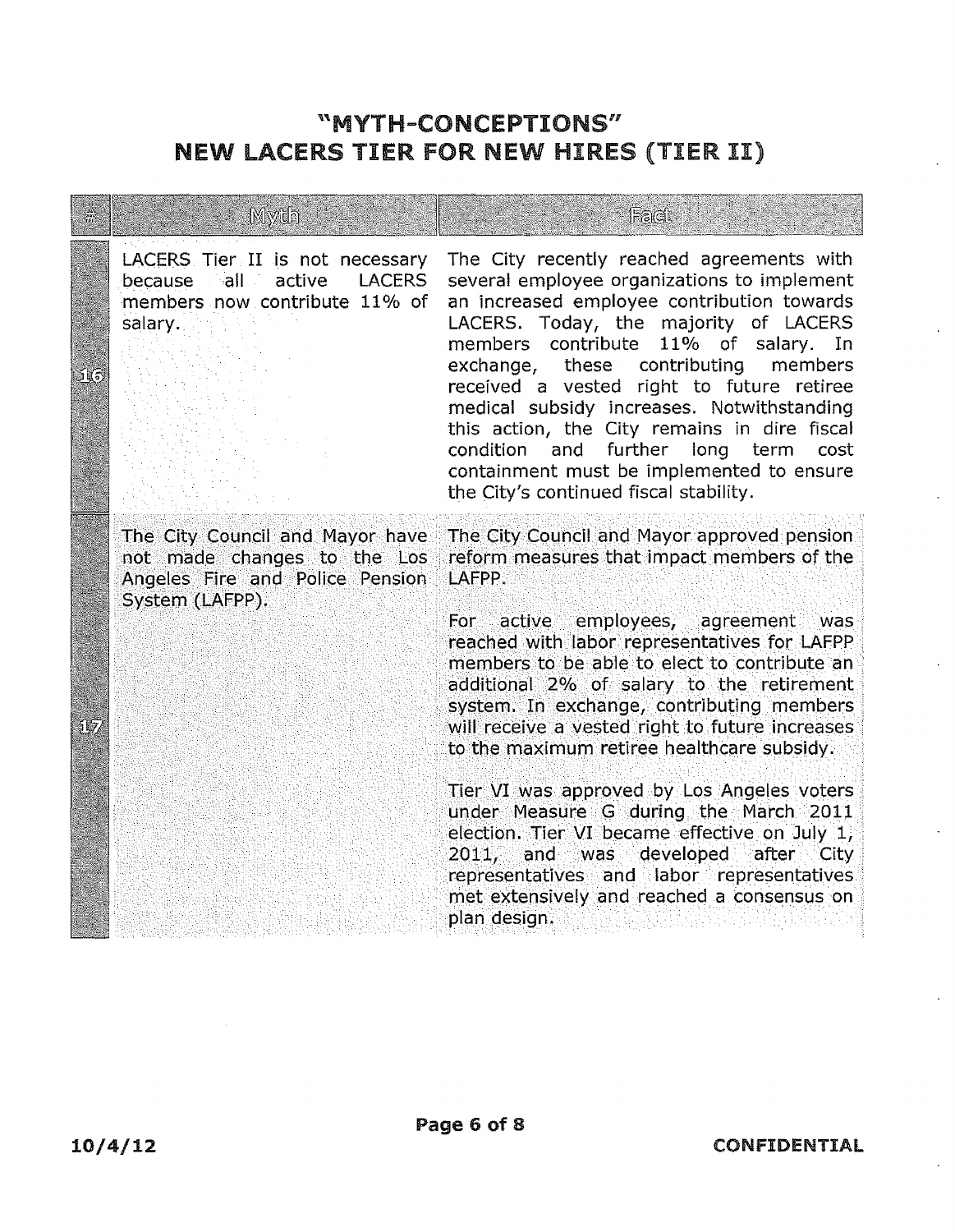### "MYTH-CONCEPTIONS" NEW lACERS TIER FOR NEW HIRES (TIER II)

|     | Myth                                                                                                                                                                                      | Fact                                                                                                                                                                                                                                                                                                                                                                                                                                                                                                                                                                     |
|-----|-------------------------------------------------------------------------------------------------------------------------------------------------------------------------------------------|--------------------------------------------------------------------------------------------------------------------------------------------------------------------------------------------------------------------------------------------------------------------------------------------------------------------------------------------------------------------------------------------------------------------------------------------------------------------------------------------------------------------------------------------------------------------------|
| áЮ  | The City Council and Mayor have<br>the authority to<br>reform the<br>Department of Water and Power<br>Retirement System.                                                                  | The City Charter does not grant the City<br>Council and Mayor the authority to make<br>benefit changes to the Department of Water<br>Retirement System.<br>Power<br>The<br>and<br>approving authority for benefit changes to<br>the DWP Retirement System is the Board of<br>Water and Power Commissioners, subject to<br>adoption by the DWP Retirement Board of<br>Administration.                                                                                                                                                                                     |
| រទេ | A Social Security pension is a<br>better retirement alternative for<br>City workers than LACERS Tier II.                                                                                  | The proposed LACERS Tier II retirement<br>factor is more generous than Social Security.<br>Tier II members may retire at Age 65 and<br>receive a retirement factor that yields 2% per<br>year of service. For example, a member with<br>30 years of service and average City worker<br>salary of \$72,000 will earn \$43,200 in<br>retirement (60% of his/her current salary).<br>Social Security pays significantly less and has<br>a normal retirement age of 67. Social<br>Security does not permit retirees to collect<br>any pension benefits at all before age 62. |
| 20  | It is better for the City to just<br>adopt a new pension plan that<br>incorporates the same<br>design<br>features as the recently approved<br>State of California pension reform<br>plan. | The City is pursuing LACERS Tier II because<br>it is a better fit for Los Angeles. The new<br>State plan actually <i>increases</i> the retirement<br>factor from 2.418% (at age 63) to 2.5% (at<br>age 67) per year of service. It also caps the<br>pensionable compensation<br>maximum<br>at<br>\$132,100, which is a disservice to higher<br>income employees. If the City adopted the                                                                                                                                                                                 |

compared to Tier II.

10/4/12 CONFIDENTIAL

new State plan, the level of cost savings to the City would be drastically reduced as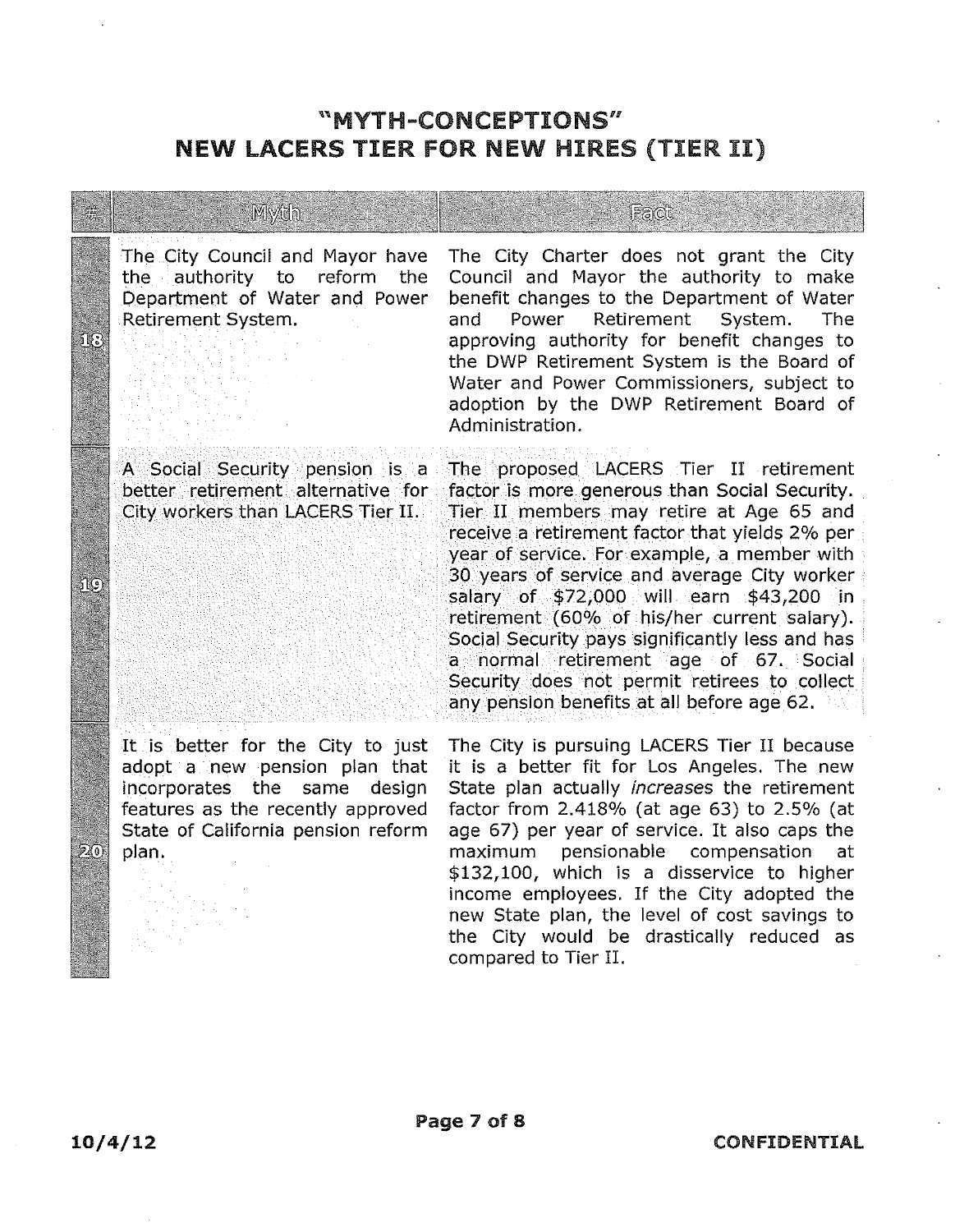#### "MYTH-CONCEPTIONS" NEW LACERS TIER fOR NEW HIRES (TIER II)

Mydh.

Any ballot initiatives that are passed, such as former Mayor Riordan's plan, cannot impact current City employee salaries, pensions, and other benefits.

The business community is not On August 15, 2012, former Mayor Riordan<br>serious about reforming the City's and representatives of the Los Angeles and representatives of the Los Angeles pension plans. · ·.· Chamber of Commerce addressed members of the EERC during public comment. They indicated that the business community is very concerned about the City's escalating pension costs and warned that they are • considering pursuing a ballot initiative.

Fact

A ballot initiative that has successfully been approved by Los Angeles voters may not infringe on any vested pension rights and current labor agreements that have been previously approved and ratified between the City and labor. However, the plan mentioned by former Mayor Riordan to the EERC on August 15, 2012, does not seek to modify the current salaries and benefits. Rather, former Mayor Riordan's plan is to tie future salary increases to the percentage of City contributions towards the retirement systems. For example, salaries of LACERS members would be frozen if the City's contribution exceed 15% of payroll (25% of payroll for sworn LAFPP members).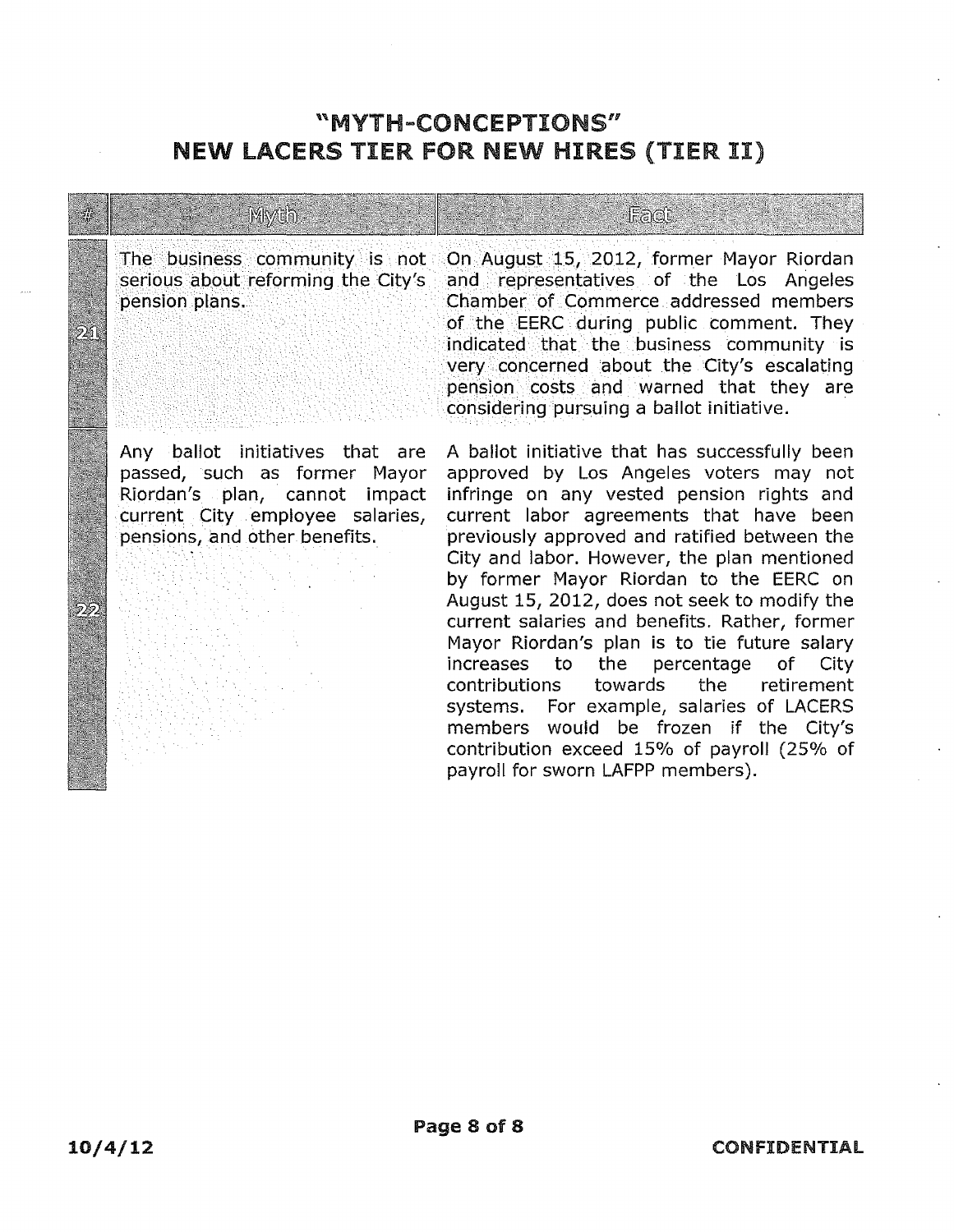On September 25, 2012, the City Council voted 14-0 to approve the first reading of an ordinance establishing a new retirement tier (Tier II) for future hires of the Los Angeles City Employees' Retirement System (LACERS). Tier II is anticipated to save the City up to \$4.3 billion over a 30-year period. Labor asserts that Tier II will significantly increase the City's pension contributions to Tier I due to Tier I becoming a closed tier and anticipated changes in actuarial costing methodology.

#### Impacts of a Closed Tier

A closed retirement tier, in and of itself, is not a guarantee that the City's Tier I contribution will rise significantly. The establishment of Tier II does not increase Tier I costs because Tier II does not change the Tier I benefits and actuarial assumptions. Tier II does not create new Tier I unfunded liabilities.

The assertion that a closed system will increase Tier I pension costs is based on a specific amortization methodology that LACERS *<sup>1</sup> does*  not currently utilize. If the LACERS actuary calculates the amortization payments for Tier I as a percent of the frozen tier's decreasing payroll, and that basis is used to determine the City's contribution, then the contribution rates will rise (assuming the plan continues to have an unfunded liability). Initial amortization payments of losses would be larger and subsequent payments would be either a level percentage of Tier I payroll or a level dollar amount, but would decrease as a percentage of total payroll. There is no requirement that the City's contribution payments be calculated this way and we don't expect it will be.

The industry normal practice is to calculate the amortization payments as a level percentage of total payroll (Tier I plus Tier II payroll). The LACERS actuary already utilizes a level percentage of total payroll when calculating

the City's contribution for Tier L There is no reason to believe the LACERS actuary will recommend modifying the amortization methodology. In addition, it is important to note that the Los Angeles Fire and Police Pension System (LAFPP) has six separate tiers and has not encountered any escalated spikes in contribution costs due to the establishment of a new tier. The LAFPP utilizes the same actuary as LACERS. The LAFPP utilizes a level percentage of total payroll for Tiers III through VI. If LACERS continues to utilize this same method, then there would be no change in the contribution rates caused merely by establishing Tier II.

**Calculating amortization** payments as a "level" percentage of total payroll" is an industry normal practice.

#### Actuarial Costing Methodologies

LACERS currently utilizes the Projected Unit Credit (PUC) as its actuarial costing methodology. Under PUC, the plan's Normal Cost increases as the member gets closer to retirement. The LACERS Board of Administration adopted a policy that if the City adopts a new retirement tier, the costing methodology for the new retirement tier would be Entry Age Normal (EAN). Under EAN, a plan's Normal Cost is calculated as a level percentage of pay over a member's career. The contribution amount under EAN remains relatively stable (as a percentage of payroll) over time. In general, the PUC initially incurs a smaller contribution than the EAN during the first several years of the member's career. In later years, the cost for the same member will result in the PUC incurring a higher contribution than EAN. While both